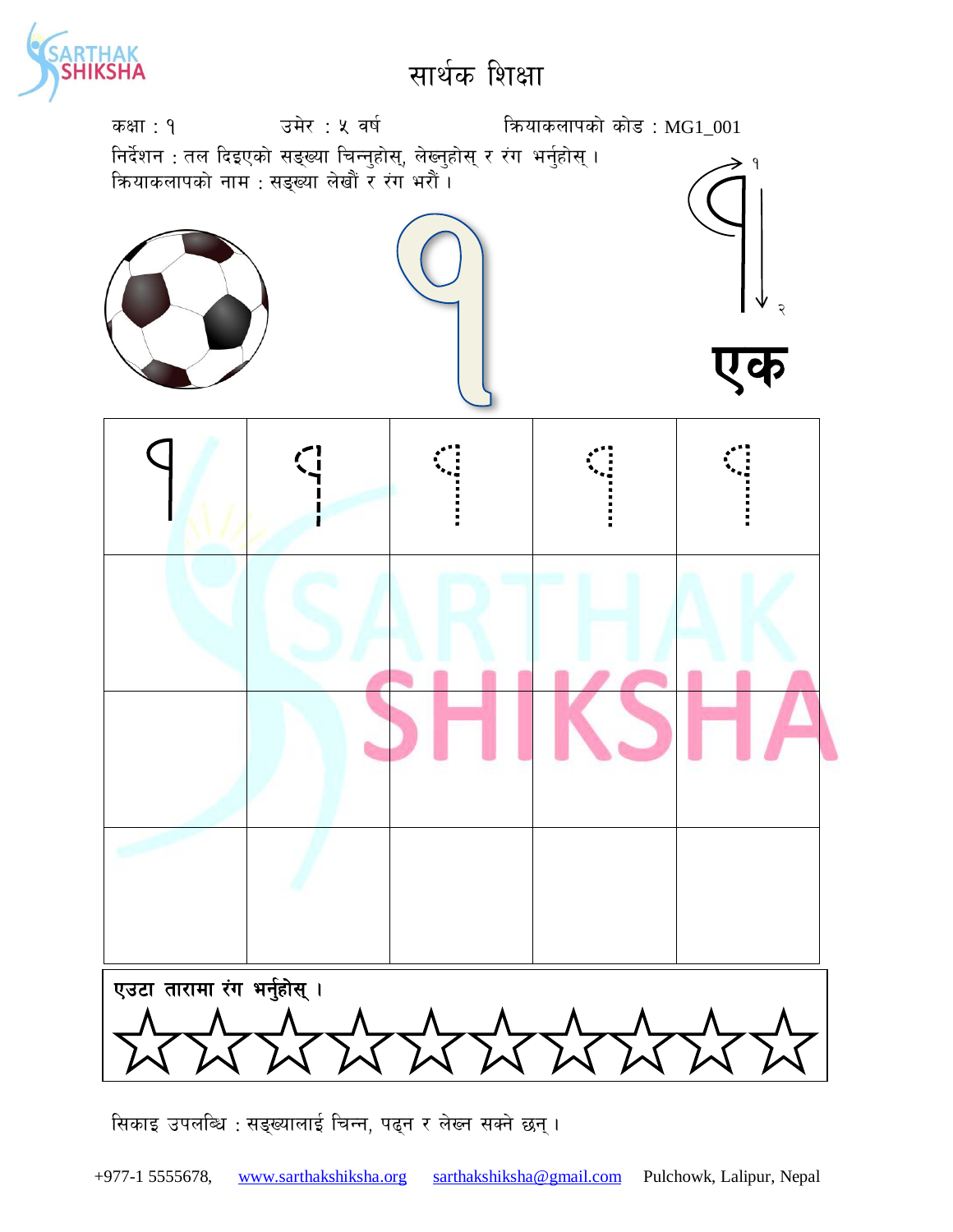

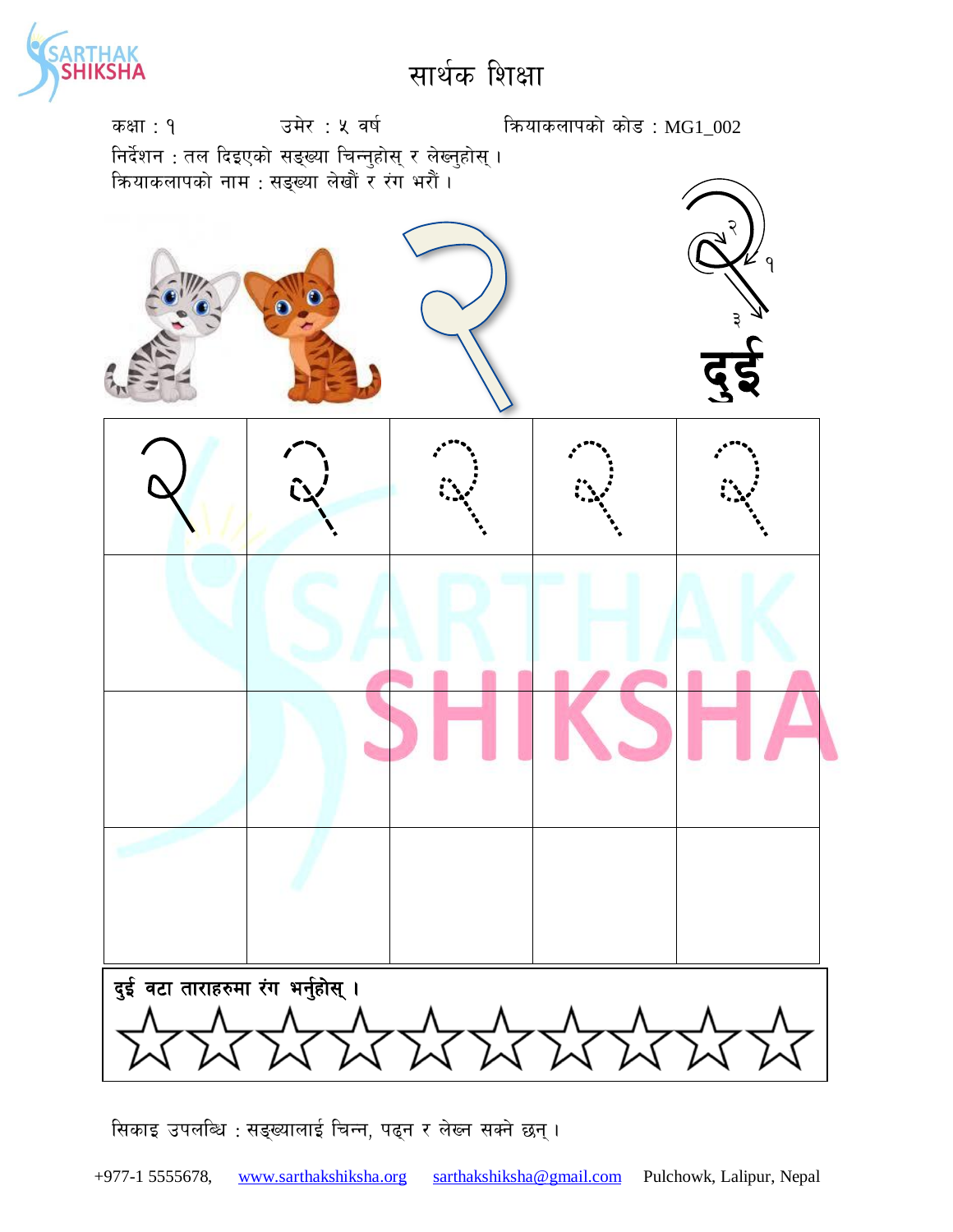

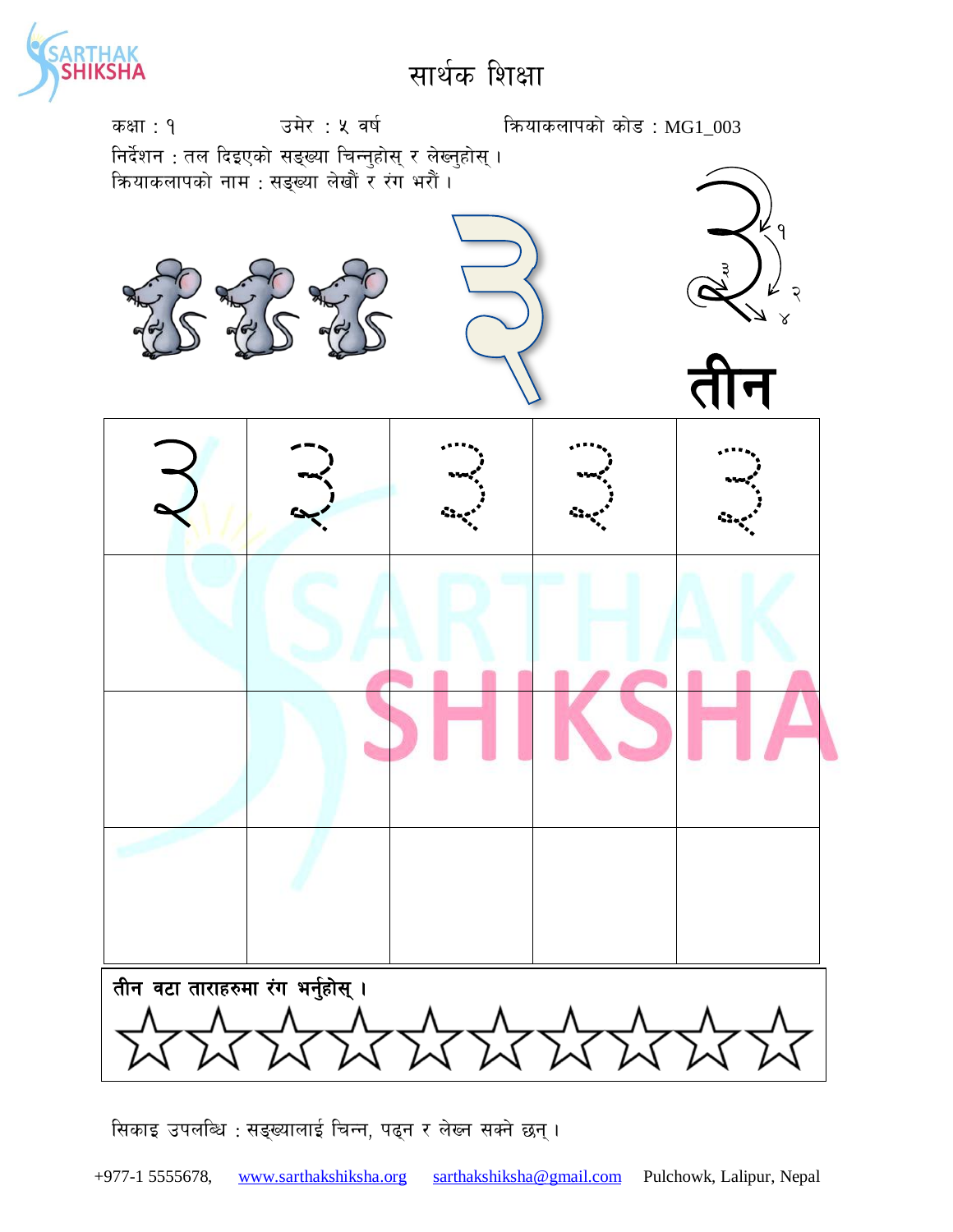

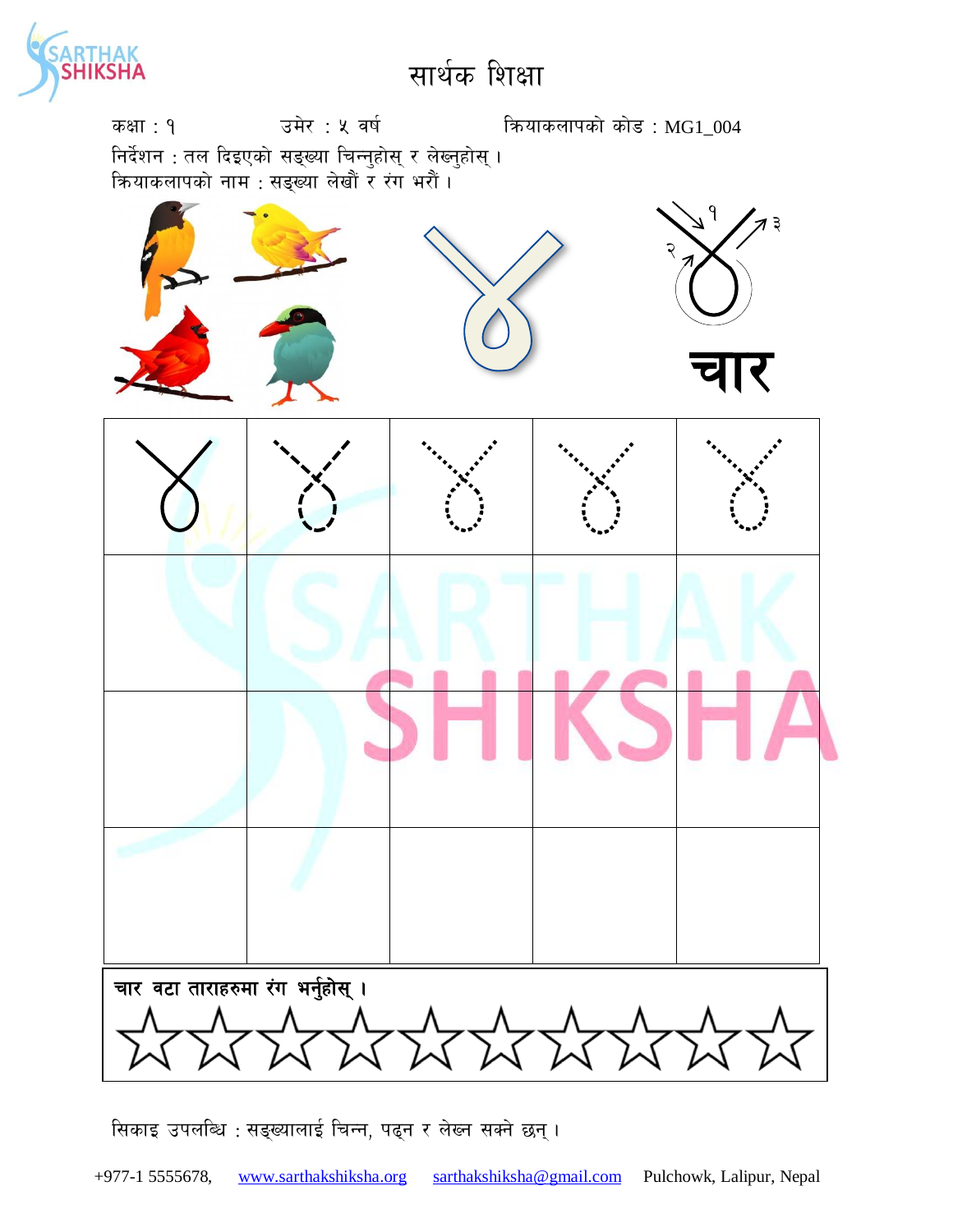

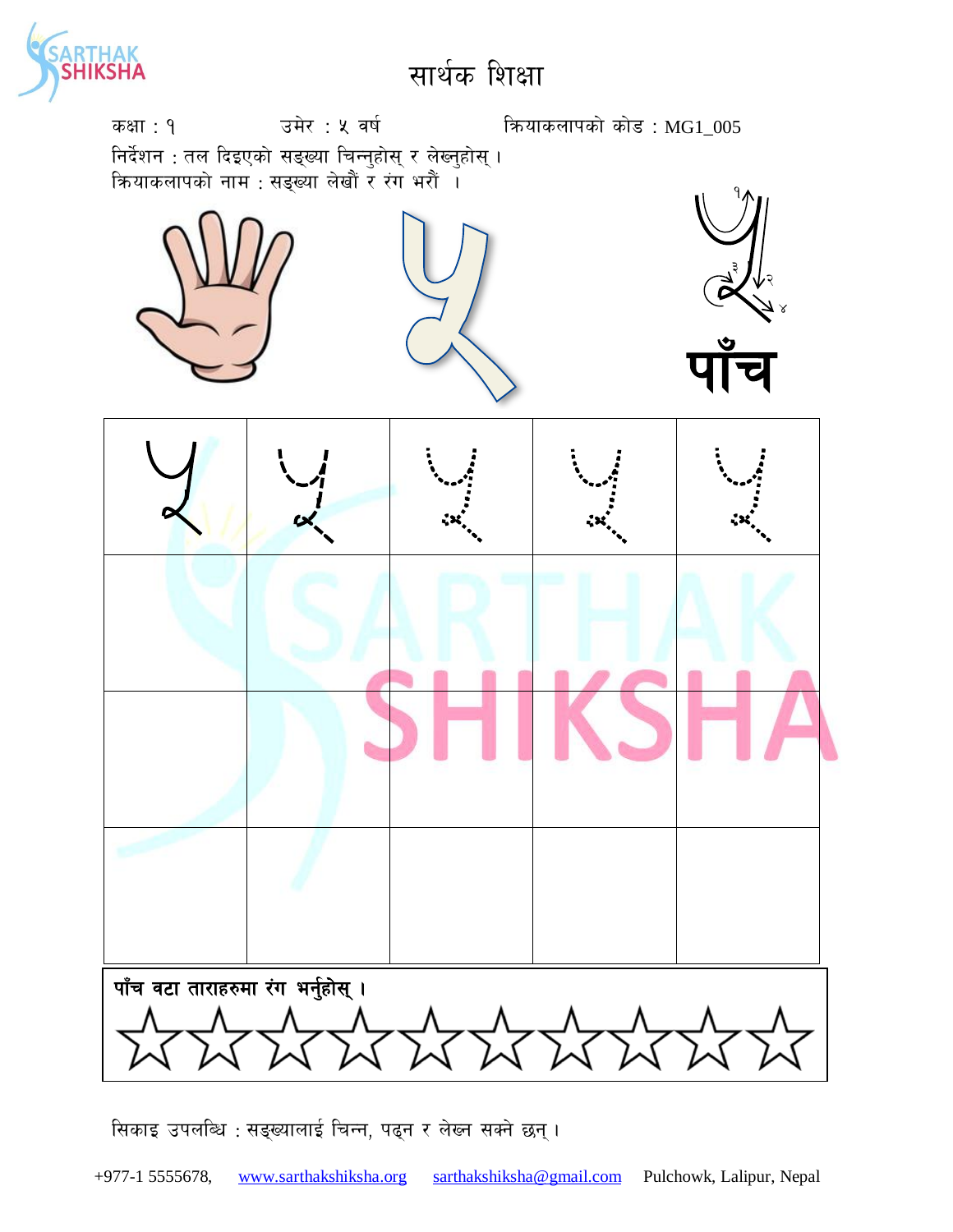

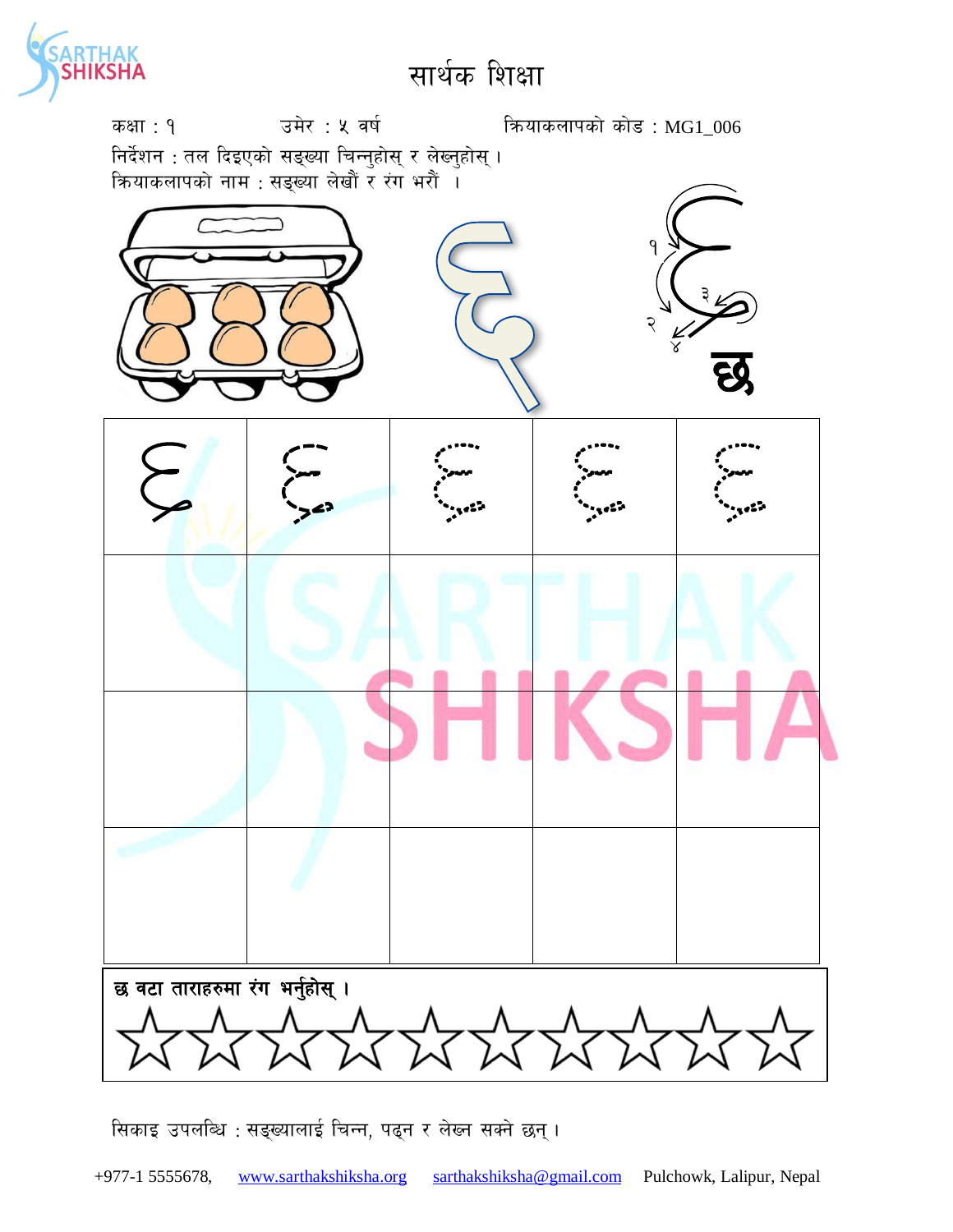![](_page_6_Picture_0.jpeg)

![](_page_6_Figure_2.jpeg)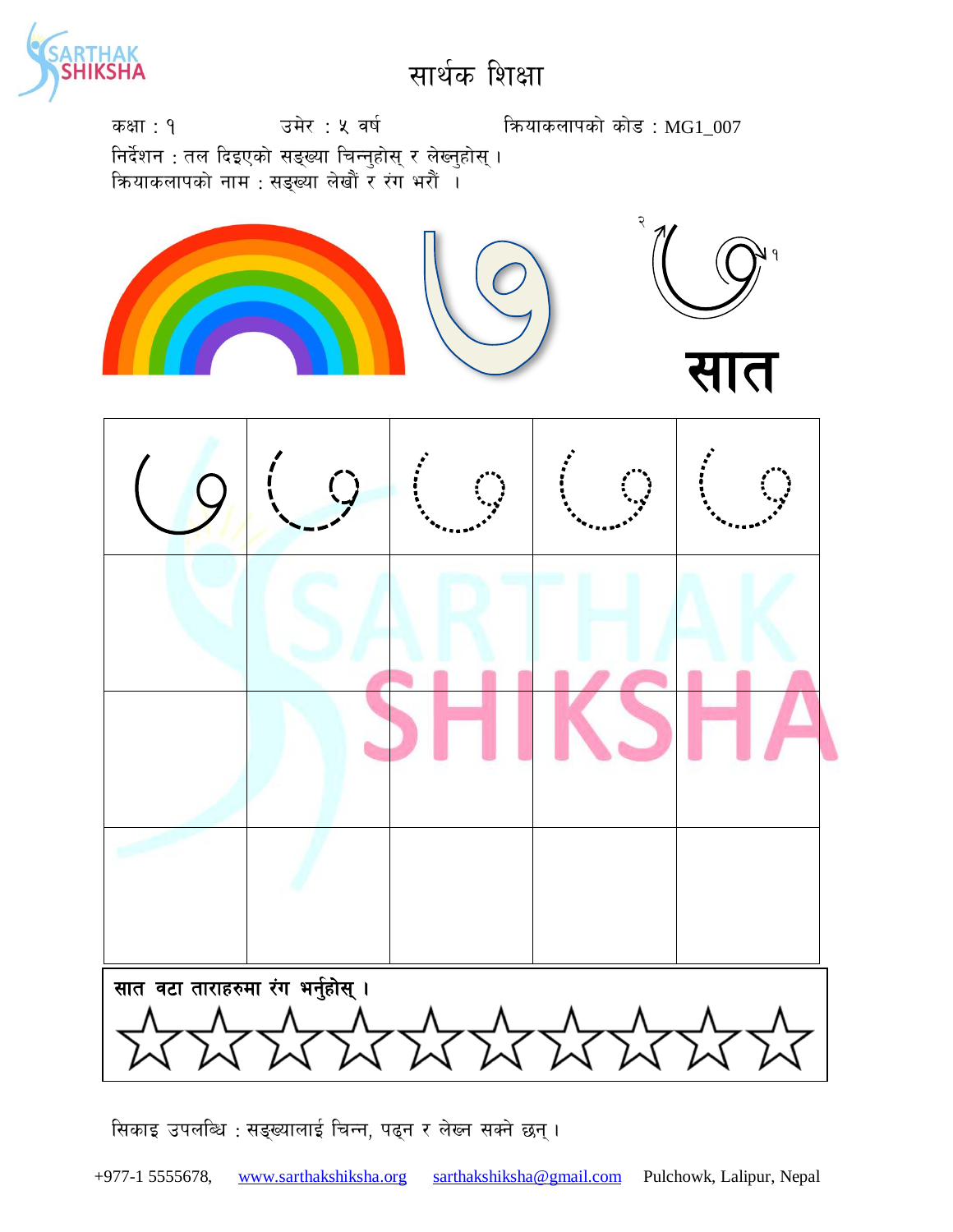![](_page_7_Picture_0.jpeg)

कक्षा: १  $\overline{3}$  उमेर : ५ वर्ष कियाकलापको कोड : MG1\_008 निर्देशन : तल दिइएको सङ्ख्या चिन्नुहोस् र लेख्नुहोस् । कियाकलापको नाम : सङ्ख्या लेखौं र रंग भरौं ।

![](_page_7_Figure_3.jpeg)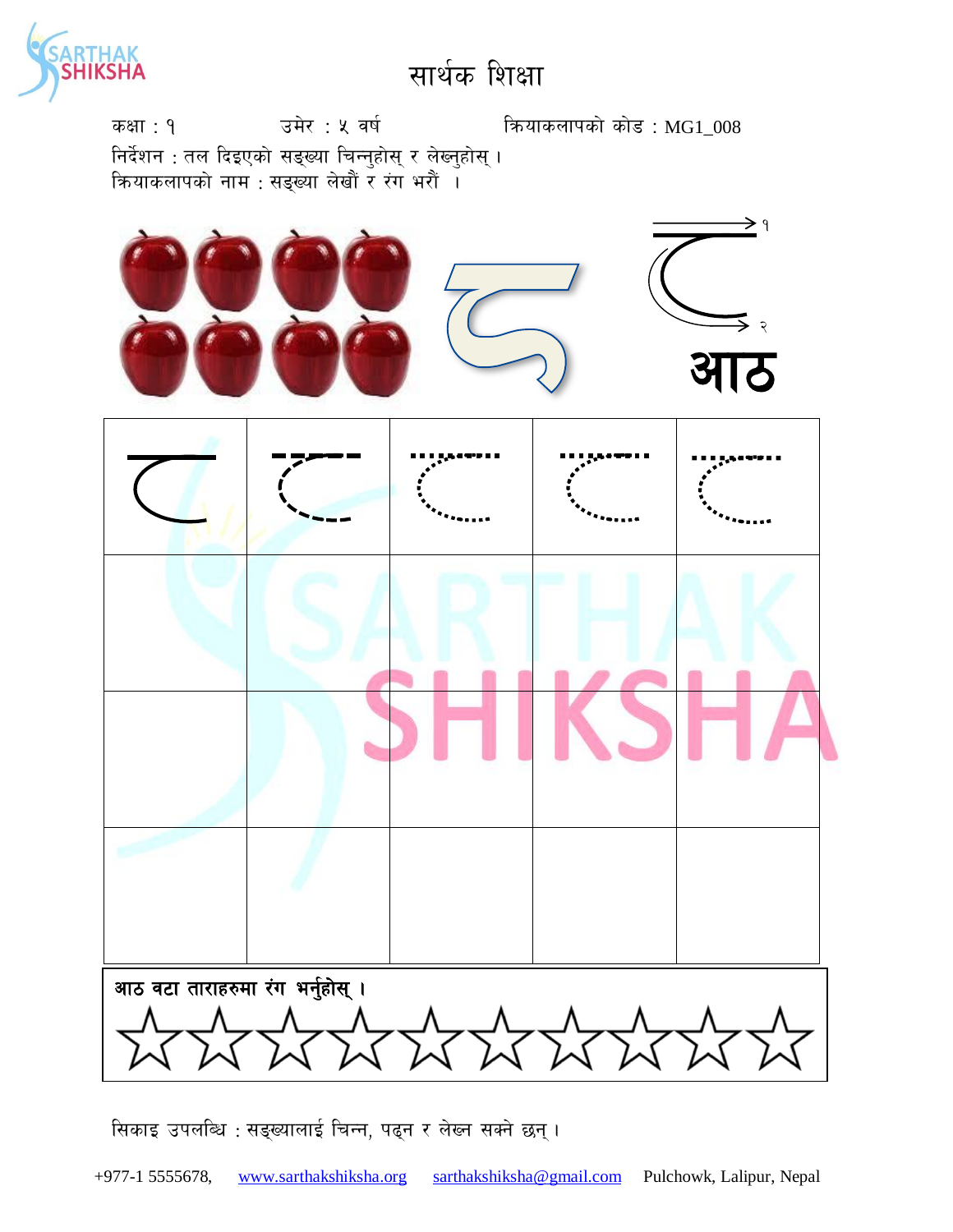![](_page_8_Picture_0.jpeg)

![](_page_8_Figure_2.jpeg)